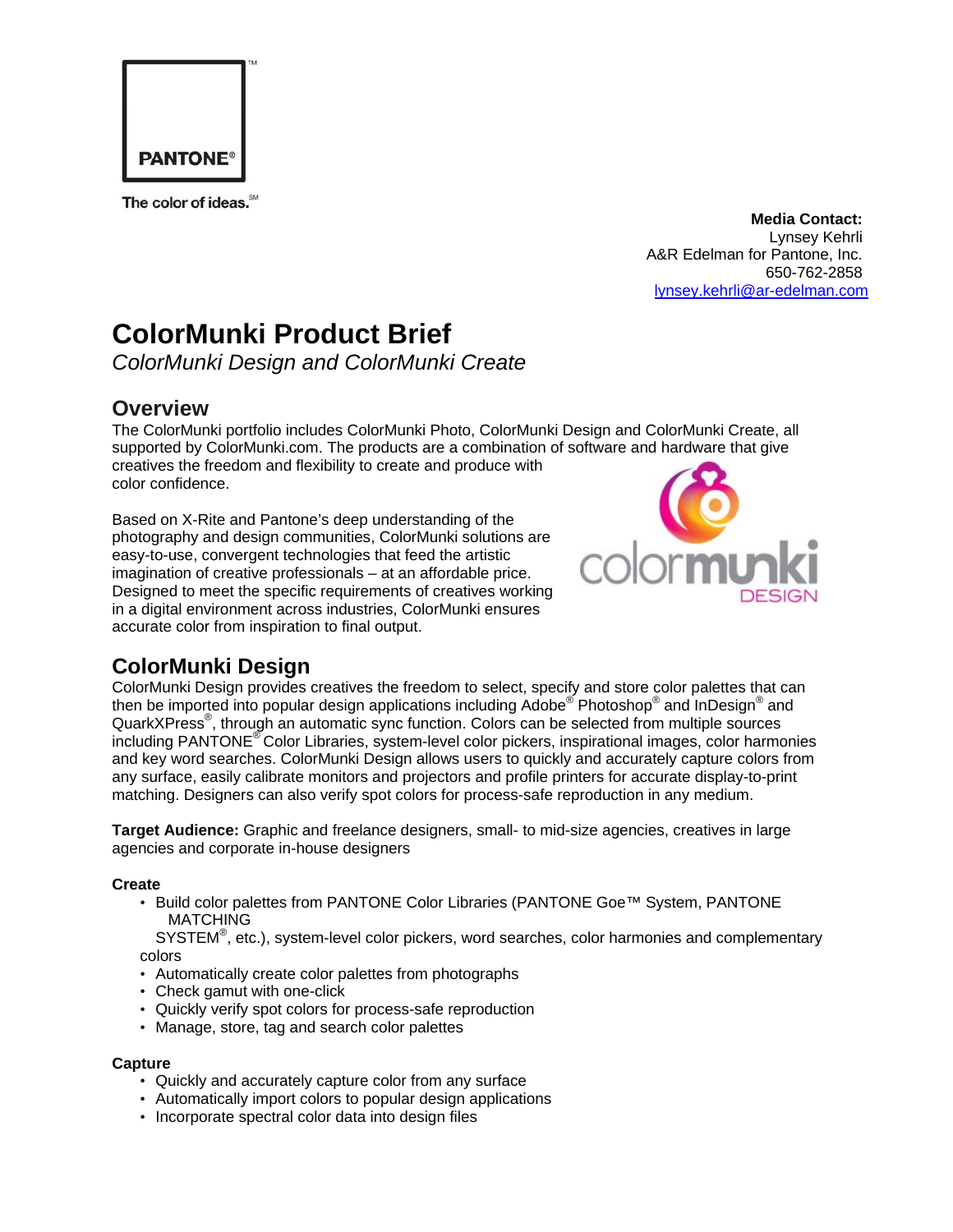

The color of ideas.<sup>5M</sup>

#### **Verify color palettes**

- Show unprintable colors with PrintSafe™
- Convert spot colors to CMYK
- Incorporate spectral data into design files
- Preview under various lighting conditions

#### **Calibrate**

- Calibrate displays and projectors for ViewSafe™ color viewing of palettes
- Adjust for ambient lighting conditions
- Profile printers for matching display to print

#### **Communicate**

- Easily set profiles in design applications with AppSet™
- Automatically synchronize color palettes with Adobe Photoshop and InDesign, QuarkXPress and other industry
	- standard applications
- Seamlessly connect with fresh feeds from ColorMunki.com

## **ColorMunki Create**

ColorMunki Create is an affordable, simple starting point for designers whose primary requirement is color palette creation. ColorMunki Create offers spectral color selection from system-level color pickers, inspirational images, color harmonies and key word searches, and provides the ability to snap-to PANTONE Goe Colors for repurposing into usable palettes. In addition to software, ColorMunki Create offers a simplified approach to on-screen color control to let designers realize their creative vision. ColorMunki Create can be easily upgraded to ColorMunki Design with the discount voucher included in the box.

**Target Audience:** Starting point for designers whose primary requirement is color palette creation

#### **ColorMunki Create includes:**

- ColorMunki software
- Monitor calibration device with basic functionality
- PANTONE Goe System, PANTONE MATCHING SYSTEM and ability to add additional PANTONE Color Libraries
- Easy upgrade path to ColorMunki Design with discount voucher included in the box

### **[ColorMunki.com](http://www.colormunki.com/)**

ColorMunki.com is an online portal where creatives can try a limited, free trial version of the ColorMunki software. Designers and photographers can create, share and view color palettes with peers, search and select colors from images provided by the photoshelter.com community and test their color viewing ability by taking an online color vision test. Creatives will also be able to purchase any of the ColorMunki solutions directly through the Web site.

#### **Palette Building/Sharing**

- Create palettes; store them online for convenient access
- Share palettes with colleagues, friends and suppliers